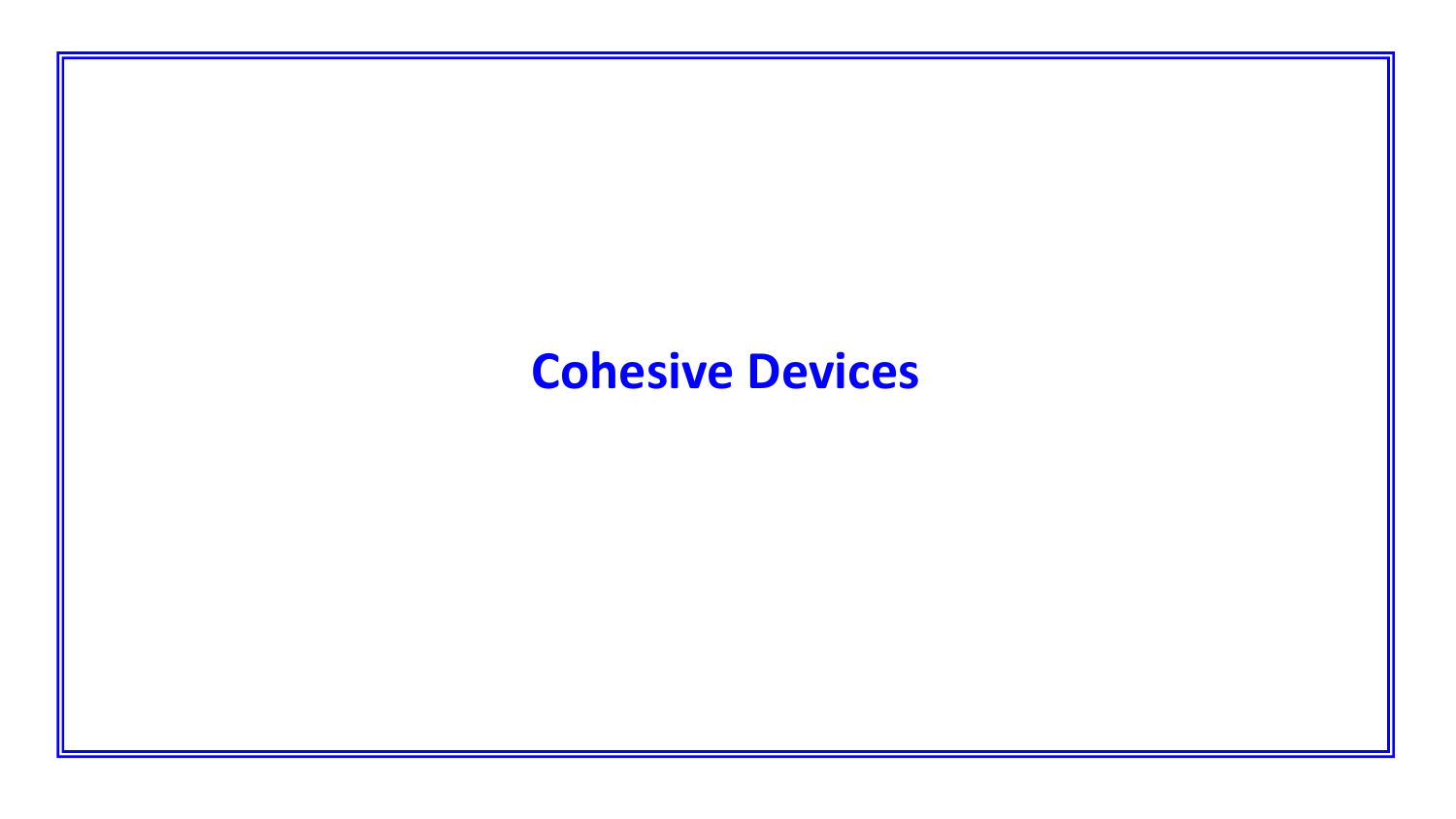#### **Cohesive devices**

Cohesive devices are like road signs.

They keep the text **running smoothly**, making it clear **which direction** to follow and how different parts are **linked**.

Some are used to create cohesion **within paragraphs** and some are used to create cohesion **between paragraphs**.

**Determiners and Pronouns Conjunctions Ellipsis Adverbials Repetition**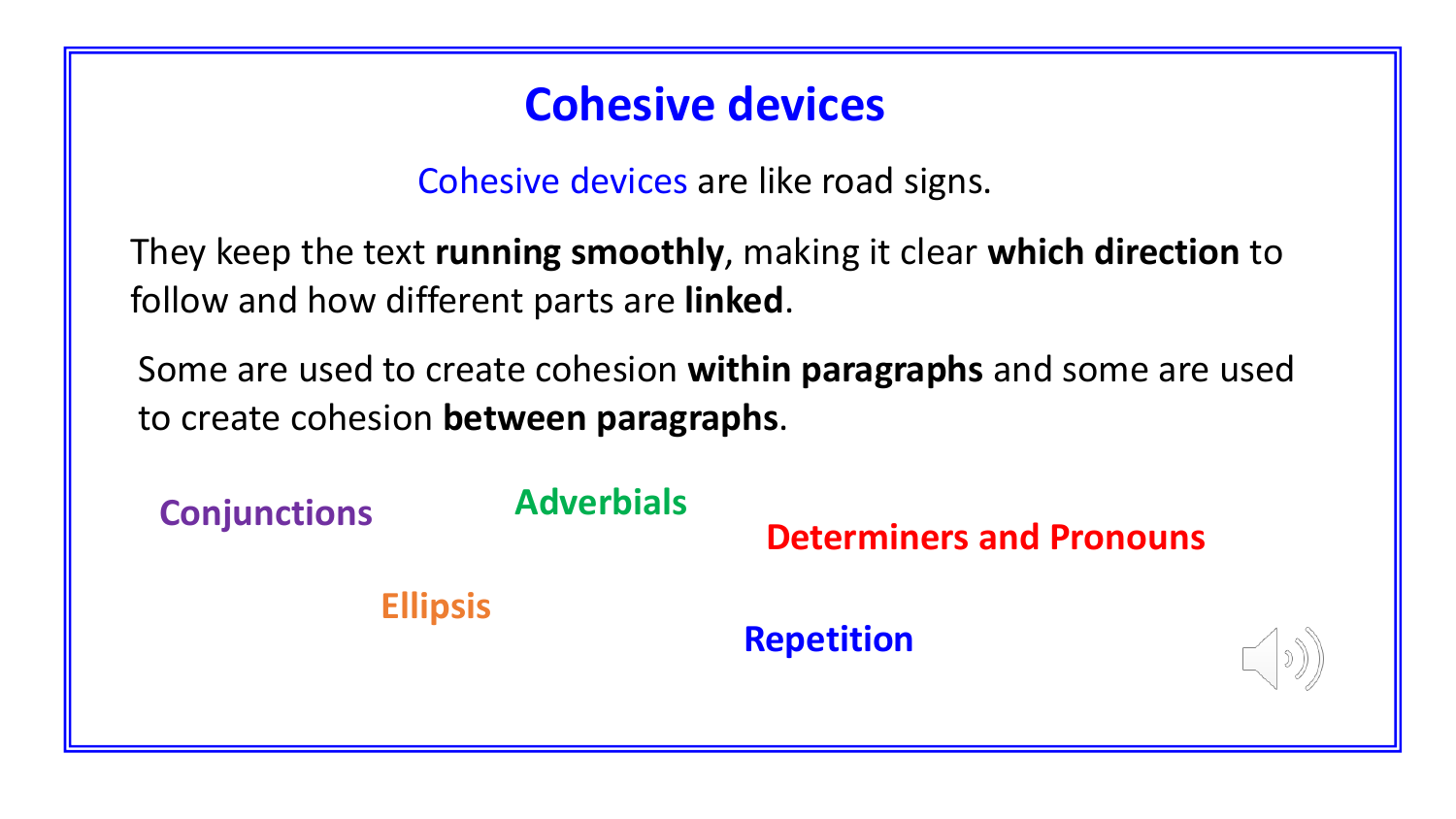## **Cohesive devices – Conjunctions**

**Conjunctions** can be used as **cohesive devices**.

**Conjunctions** link **clauses**.

The **links** create **cohesion** by joining **clauses** and explaining how they are joined.

**Conjunctions** can give **meaning** to the links, to do with…

| time                                   | place             | cause                                | condition               | contrast                               |
|----------------------------------------|-------------------|--------------------------------------|-------------------------|----------------------------------------|
| when<br>while<br>since<br>as<br>before | where<br>wherever | because<br><b>SO</b><br>for<br>since | if<br>unless<br>even if | although<br>though<br>whereas<br>while |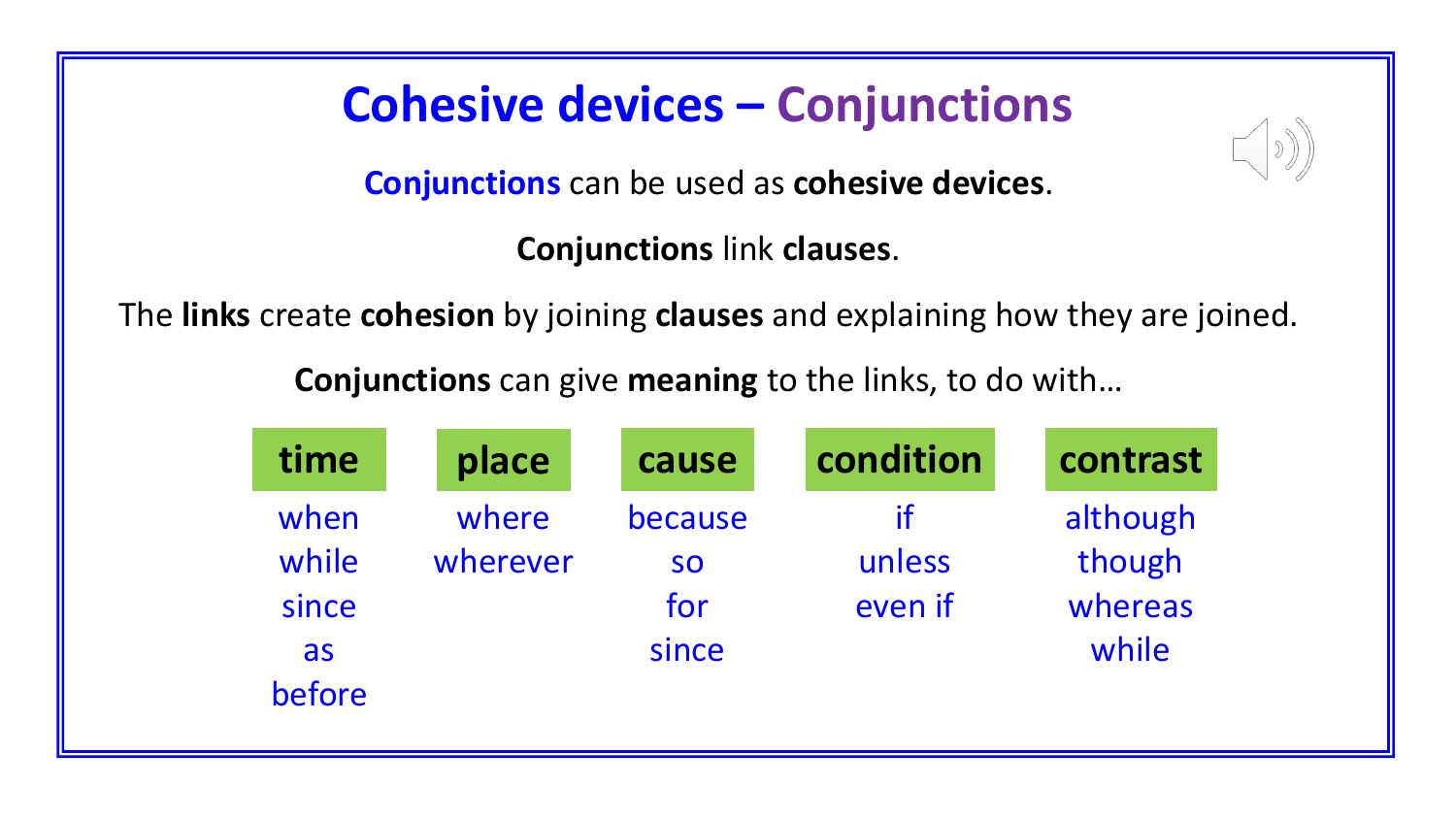### **Cohesive devices – Conjunctions**



With conjunctions, a text has more cohesion.

Whereas a typical school may have 30 children in Year 6 to choose from, Green Vale must select its team from across KS2 in order to have enough players.

The **conjunction** creates **cohesion** by making one sentence. It shows that the first

(subordinate) clause gives additional meaning to the second (main) clause.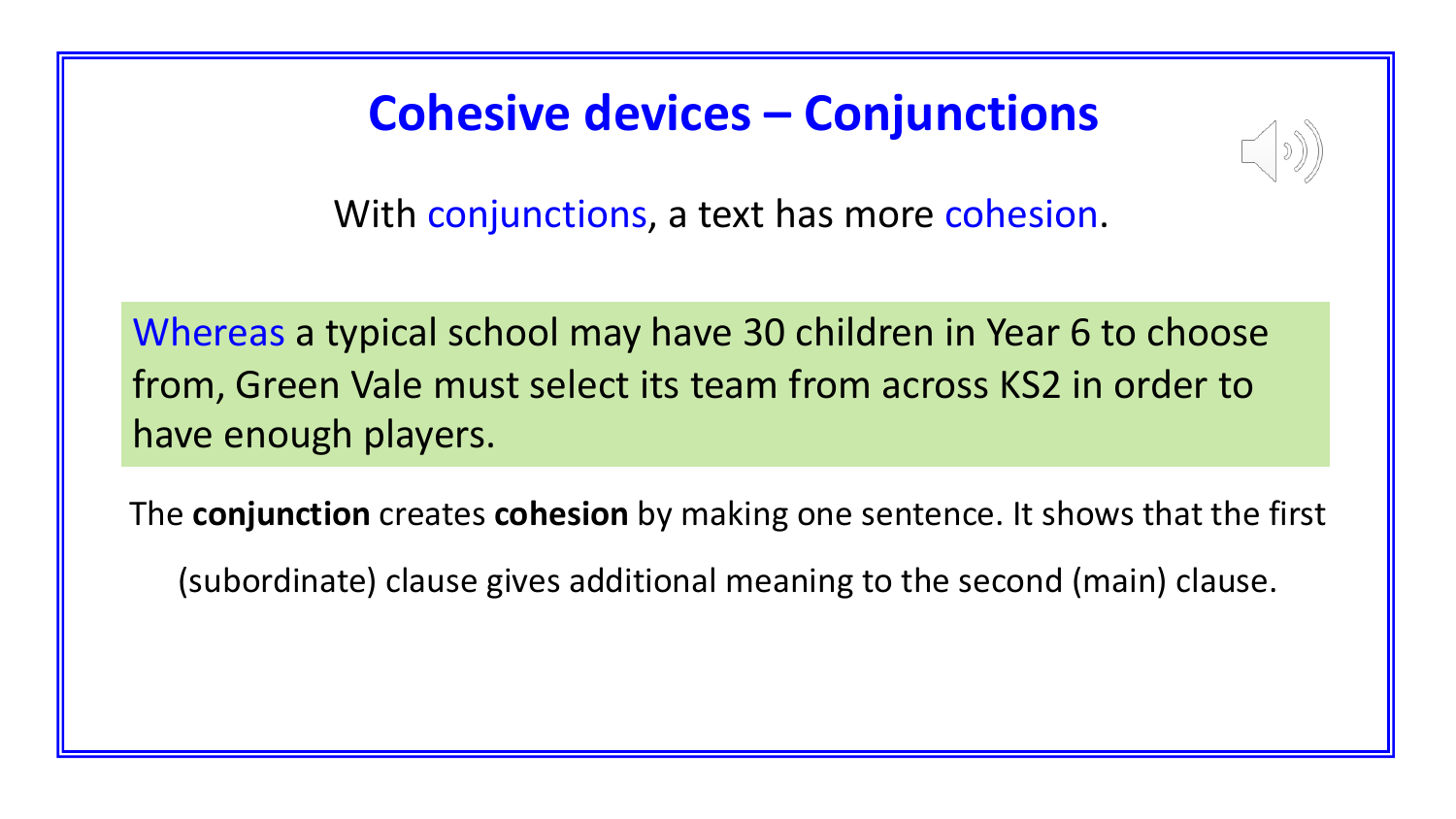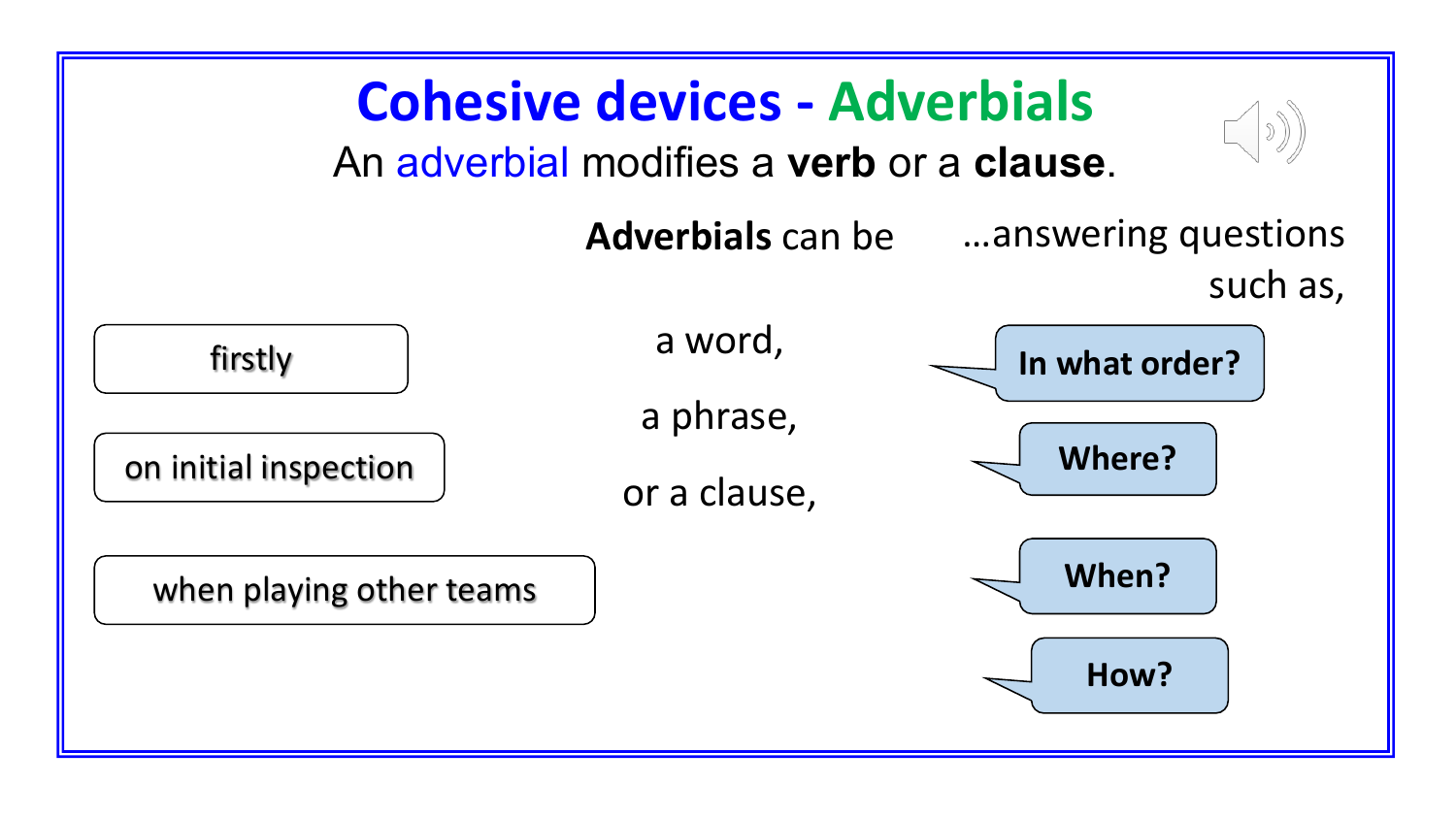# **Cohesive devices - Adverbials** Adverbials can be used as cohesive devices

*For the last five years, this village school football team has come top of the Small Schools' League.* 

*On initial inspection, Green Cale's football pitch is unsuitable for practice.* 





*These adverbials make the 'setting' of the paragraphs clear, right from the start.*